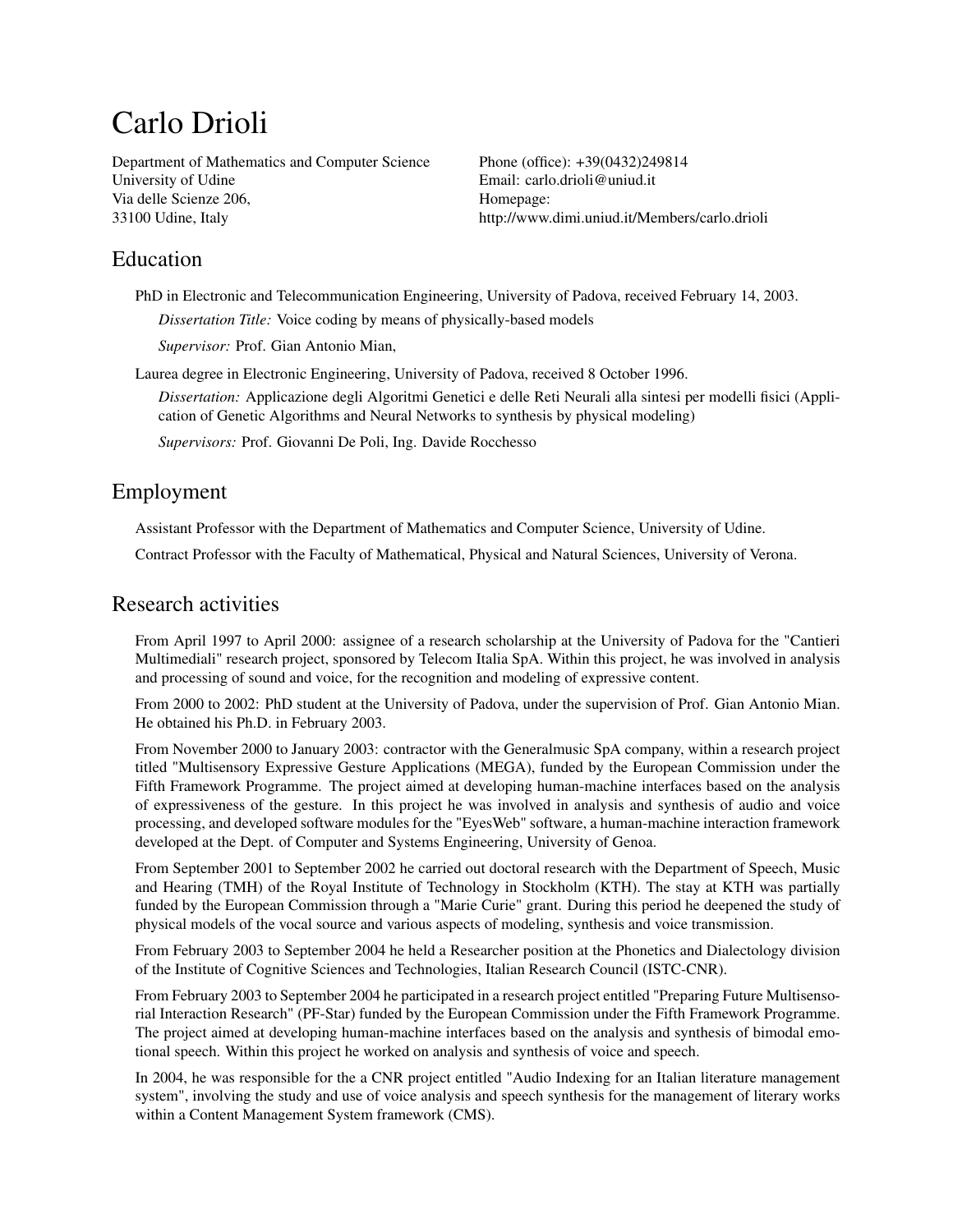From July 2004 to July 2005 he had a formal collaboration with the Dept. of Computer Science and Systems Engineering, University of Genova, for the development of audio processing modules to be included in the "EyesWeb" framework. The activities were framed in the context of the European Sixth Framework Programme with reference to the network of excellence HUMAINE (Human-Machine Interaction Network on Emotion) and the IP project Tai-Chi (Tangible Acoustic Interfaces for Computer-Human Interaction).

From August 2005 to March 2011 he has been a Research Assistant at the Department of Computer Science of the University of Verona. During this period, he took part in various research projects, including:

1. Closing the Loop Of Sound Evaluation and Design (CLOSED) - funded by the European Commission under the Sixth Framework Programme.

2. Natural Interactive Walking (NIW) - funded by the European Commission under the Sixth Framework Programme.

The research related to these projects concerned various aspects of sound and voice processing and coding, signal procssing based on physical description and kernel methods, sound and speech based interactive systems, multimodal interaction.

From April 2010 to April 2011 he was responsible for an European Social Fund (ESF) project entitled "Integration of advanced voice features for interactive applications within the framework of digital telephony". The project concerned the study and use of speech recognition and synthesis in context of digital telephony and PBX systems.

From December 2011 he is an Assistant Professor with the Department of Mathematics and Computer Science, University of Udine.

## Teaching

From 1997 to 2000 he held lectures and seminars within the course "Computer Systems for the Music " (Prof. G. De Poli), at the Faculty of Engineering, University of Padova. The topics covered include: elements of psychoacoustic, techniques for sound synthesis, auditory models, voice analysis and synthesis. He co-authored the chapter "Elementi di acoustica e Psicoacustica" (Elements of acoustics and psychoacoustics) of the course handouts.

In September 2000, he held a series of lectures (14 hours) for the Master "Transfer of Multimedia Technologies to the Small and Medium Enterprises, in the field of Cultural Heritage", organized by the Department of Philosophy, University of Naples Federico II. Within the module "Sounds" he has dealt with topics related to audio coding standards, and to synthesis and processing of sound and voice.

From 2001 to 2003 he held part of the lessons of the Course "Human Sciences and New Technologies" organized by the Department of Philosophy, University Federico II of Naples. The lectures covered aspects such as audio processing and coding standard for multimedia documents.

In academic year 2005/2006 he has contributed occasional lectures for the course "Digital processing of images and sounds - Sounds " and "Digital processing of images and sounds - Sound Lab"(Prof. D. Rocchesso) at the Department of Computer Science, University of Verona.

In 2006 he held a series of lectures (18 hours) for the Master course "Networked Multimedia Systems", Department of Computer Science, University of Verona. Topics covered included the encoding and compression of audio and video, and techniques of masking and correction of errors for transmission over packet networks.

In September 2008 he held a series of lectures concerning the analysis of speech and automatic speech recognition, as part of the Fourth Summer School AISV entitled "Speech corpora: preservation, cataloguing, audio restoration and use of sound archives", held in Soriano nel Cimino, Viterbo.

In 2006/2007 he taught the following courses as a Contract Professor at the University of Verona:

"Laboratorio di Informatica di Base", (Foundations of Computer Science - Laboratory)

"Laboratorio di Programmazione", (Computer Programming - Laboratory)

In 2007/2008 he taught the following courses as a Contract Professor at the University of Verona:

"Laboratorio di Metodi Informazionali", (Foundations of Computer Science - Laboratory)

"Laboratorio di Programmazione", (Computer Programming - Laboratory)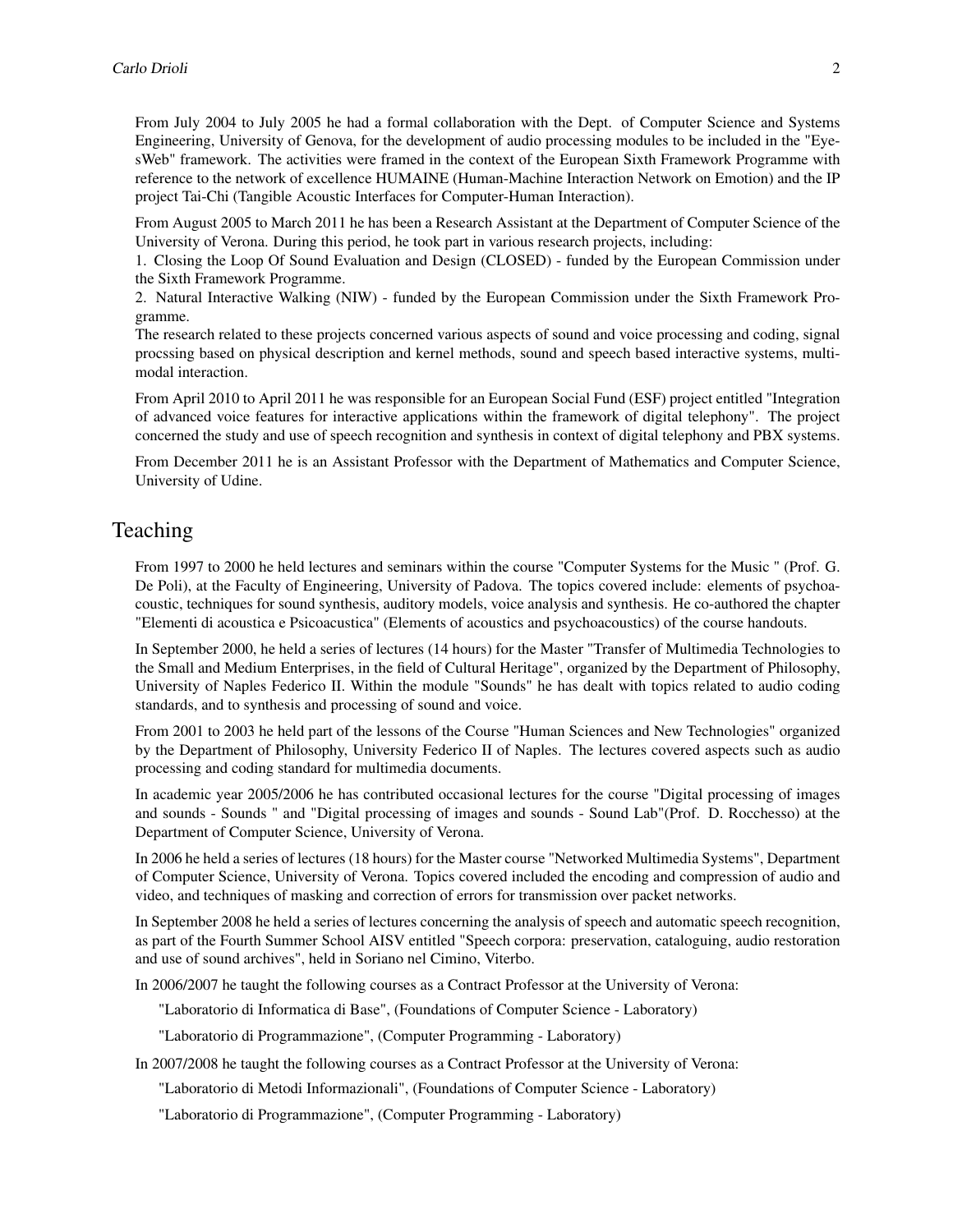In 2008/2009 he taught the following courses as a Contract Professor at the University of Verona:

"Laboratorio di Metodi Informazionali", (Foundations of Computer Science - Laboratory)

"Laboratorio di Programmazione", (Computer Programming - Laboratory)

- In 2009/2010 he taught the following courses as a Contract Professor at the University of Verona: "Laboratorio di Programmazione", (Computer Programming - Laboratory)
- In 2010/2011 he taught the following courses as a Contract Professor at the University of Verona: "Elaborazione delle Immagini e dei Suoni - Modulo Suoni", (Sound and Image Processing - Sounds) "Interazione Uomo-Macchina", (Human Computer Interaction)
- Presently (2011/2012) he is teaching the following courses as a Contract Professor at the University of Verona: "Programmazione", (Computer Programming - Theory)

"Laboratorio di Programmazione", (Computer Programming - Laboratory)

and the following course at the University of Udine:

"Tecnologie Web", (Web Technologies)

Since 2000 he act as a supervisor for Laurea thesis dissertations.

## Professional activities

Since January 2008 he has a formal collaboration with the Conservatory of Music G. Tartini, in Trieste, Italy, for the development of a system for high quality and low latency audio/video streaming ("LOLA"), oriented to interactive music performances and applications.

## Programming skills

Very good MATLAB, and C/C++ programming skills. Good Java programming skills. He contributed to the development of the following software projects/packages:

- 1. LOLA (LOw LAtency audio visual streaming system) project: a low latency, high quality audio/video transmission system for network musical performance and interaction. http://www.conservatorio.trieste.it/artistica/ricerca/progetto-lola-low-latency
- 2. SDK (Sound Design Toolkit): ecologically-founded sound synthesis for Max and Pd. http://www.soundobject.org/SDT/
- 3. EyesWeb project: a software framework for multimodal interactive performance and expressive gesture analysis. http://www.infomus.org/EywMain.html

#### Memberships and affiliations

Member of the IEEE, ASA (Acoustic Society of America) and ISCA (Int. Speech Communication Association)

## Research community service

He took part to the Scientific and Organizing Committee of the 1st National Conference of the AISV - Italian Association of Speech Sciences, held in Padova 2 to 4 December 2004.

He served as "Session Chair" in the International Workshop MAVEBA 2003, held in Florence in December 2003.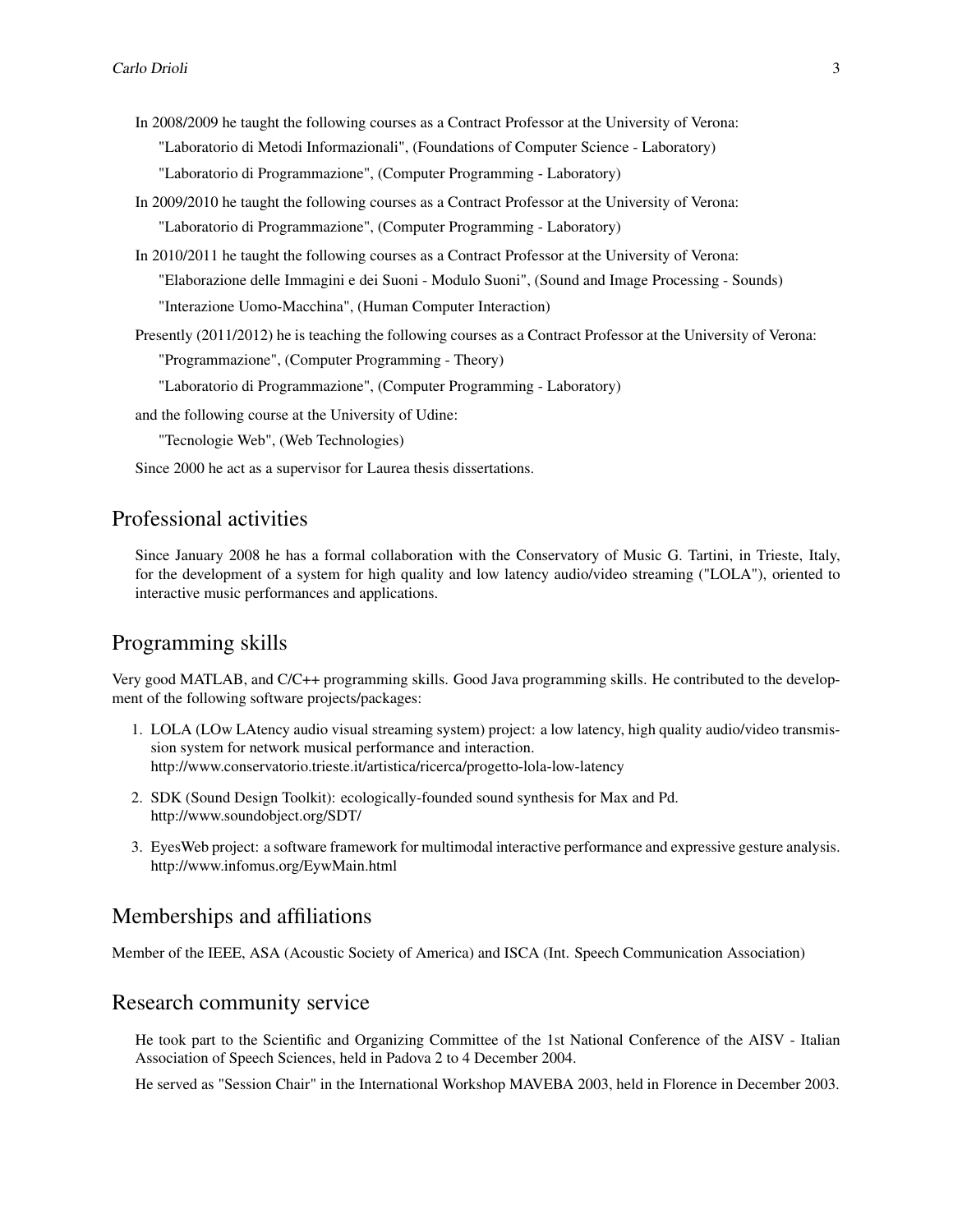He took part to the Technical Committee for the organization of the conference DAFX-09, held in Como in September 2009.

He took part to the Program Committee for the organization of the conference Sound and Music Computing 2011 (SMC-11), to be held in Padova in July 2011.

He served as a reviewer for the following journals:

IEEE Transactions on Neural Networks

IEEE Transactions on Audio, Speech and Language Processing

Journal of the Acoustical Society of America

Acustica/Acta Acustica

Signal Processing

Journal of Applied Signal Processing

Pattern Recognition

Computer Speech and Language

Journal of Multimodal User Interfaces

Journal of New Music Research

## Specific courses attended

"Dynamics of Speech Production and Perception" organizzato da NATO International Scientific Exchange Programmes - Advanced Study Institute, June 24 to July 6, 2002, Il Ciocco, Italy

German-French Summerschool on "Cognitive and physical models of speech production, perception and perceptionproduction interaction" organized by ICP Grenoble , HUB & ZAS Berlin IPDS Kiel , ZAS Berlin , 19th-24th of September 2004, Lubmin, Germany.

# Foreign languages

Excellent knowledge of English, written and oral. Good knowledge of French, written and oral.

## Publications

#### *Journal papers and book chapters*

- [1] C. Drioli and D. Rocchesso. Acoustic rendering of particle-based simulation of liquids in motion. *Journal on Multimodal User Interfaces*, 5(3-4):187–195, 2012.
- [2] M. Cristani, A. Pesarin, C. Drioli, A. Tavano, A. Perina, and V. Murino. Generative modeling and classification of dialogs by a low-level turn-taking feature. *Pattern Recognition*, 44(8):1785–1800, 2011.
- [3] P. Cosi and C. Drioli. *Emotions of the Human Voice, K. Izdebski (Ed.)*, volume III: Culture and Perception, chapter LUCIA: a new emotive/expressive Italian talking head, pages 153–176. Plural Publishing, 2009.
- [4] A. Camurri, C. Drioli, B. Mazzarino, and G. Volpe. *Sound to Sense Sense to Sound, Pietro Polotti and Davide Rocchesso (Eds.)*, chapter Controlling Sound with Senses: Multimodal and Cross-Modal Approaches to Control in Interactive Systems, pages 243–278. Logos Verlag, Berlin, 2008.
- [5] C. Drioli and D. Rocchesso. On the use of Kernel-based methods in sound synthesis by physical modeling. *Numer. Algor.*, 45:315–329, 2007.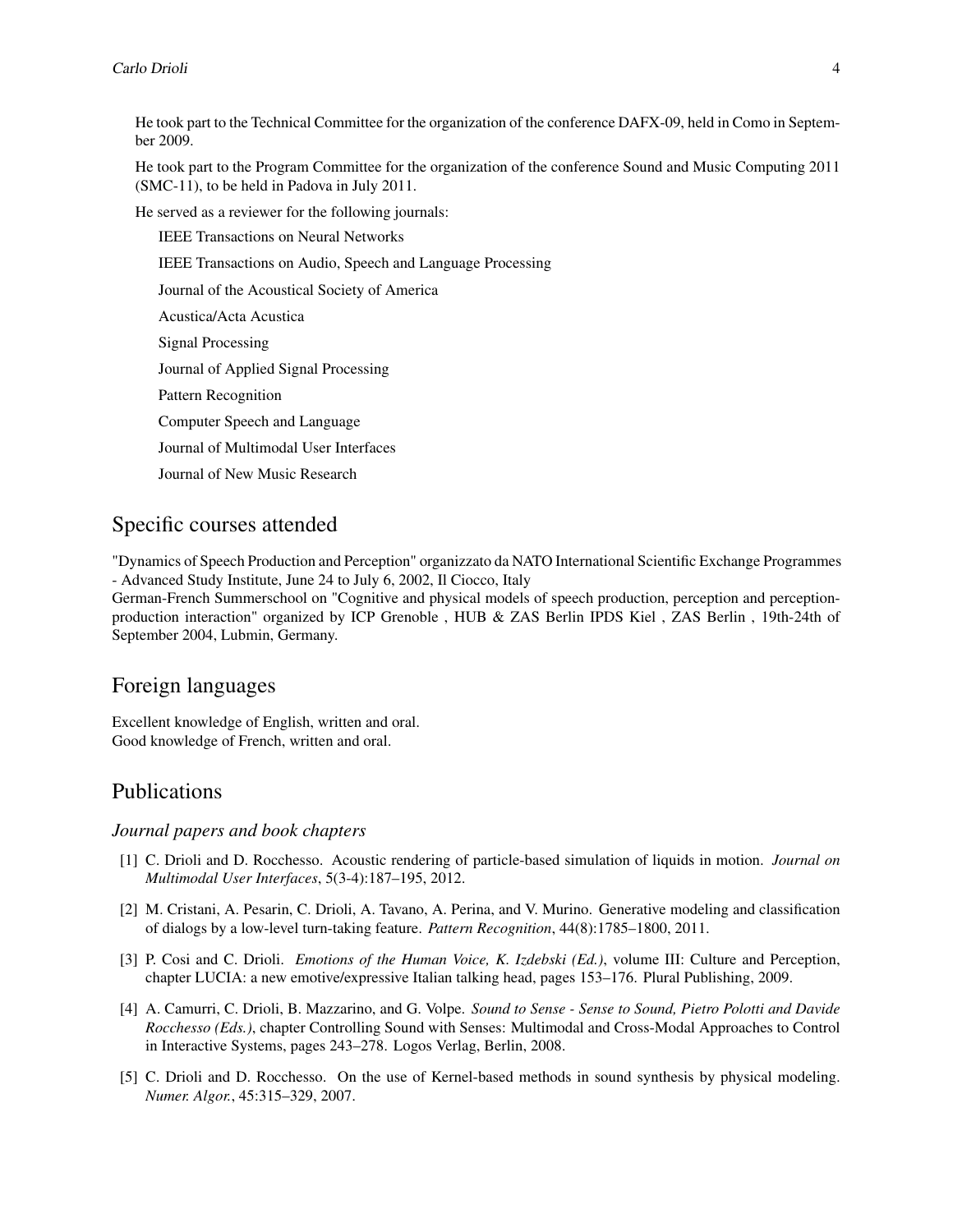- [6] F. Avanzini, S. Maratea, and C. Drioli. Physiological control of low-dimensional glottal models with applications to voice source parameter matching. *Acta Acustica united with Acustica*, 92(Suppl.1):731–740, September 2006.
- [7] C. Drioli. A flow waveform-matched low-dimensional glottal model based on physical knowledge. *J. Acoust. Soc. Am.*, 117(5):3184–3195, May 2005.
- [8] S. Canazza, G. De Poli, C. Drioli, A. Rodà, and A. Vidolin. Modeling and control of expressiveness in music performance. *Proceedings of the IEEE*, 92(4):686–701, April 2004.
- [9] Magno Caldognetto E., Cosi P., Drioli C., Tisato G., and Cavicchio F. and. Visual and acoustic modifications of phonetic labial targets in emotive speech: Effects of the co-production of speech and emotions. *Speech Communication*, Vol. 44, October 2004:173–185, 2004.
- [10] C. Drioli and D. Rocchesso. Orthogonal least squares algorithm for the approximation of a map and its derivatives with a rbf network. *Signal Process.*, 83:283–296, February 2003.
- [11] C. Drioli and F. Avanzini. Hybrid parametric-physiological glottal modelling with application to voice quality assessment. *J. Medical Engineering and Physics*, 24(7-8):453–460, 2002.
- [12] C. Drioli. Radial basis function networks for conversion of sound spectra. *EURASIP J. Appl. Signal Process.*, 2001:36–44, January 2001.
- [13] S. Canazza, G. De Poli, C. Drioli, A. Rodà, and A. Vidolin. Audio morphing different expressive intentions for multimedia systems. *IEEE MultiMedia*, 7:79–83, July 2000.

#### *Conference papers*

- [1] C. Drioli and A. Calanca. Speech modeling and processing by low-dimensional dynamic glottal models. In *IN-TERSPEECH 2012, 13th Annual Conference of the International Speech Communication Association*, Portland, OR, USA, 2012.
- [2] C. Drioli and A. Calanca. Voice processing by dynamic glottal models with applications to speech enhancement. In *INTERSPEECH 2011, 12th Annual Conference of the International Speech Communication Association*, Firenze, Italy, 2011.
- [3] M. Cristani, A. Pesarin, C. Drioli, V. Murino, A. Rodà, M. Grapulin, and N. Sebe. Toward an automatically generated soundtrack from low-level cross-modal correlations for automotive scenarios. In *ACM Multimedia, Proceedings of the 18th International Conference on Multimedia*, pages 551–560, 2010.
- [4] C. Drioli and D. Rocchesso. Acoustic rendering of particle-based simulation of liquids in motion. In *Proceedings of the 12th International Conference on Digital Audio Effects - DAFx-09*, Como, Italy, September 2009.
- [5] C. Drioli, P. Polotti, D. Rocchesso, S. Delle Monache, K. Adiloglu, R. Annies, and K. Obermayer. Auditory representations as landmarks in the sound design space. In *Proceedings of the 6th Sound and Music Computing Conference (SMC09)*, Porto, Portugal, July 2009.
- [6] M. Cristani, A. Pesarin, C. Drioli, A. Tavano, A. Perina, and V. Murino. Auditory dialog analysis and understanding by generative modelling of interactional dynamics. In *Computer Vision and Pattern Recognition Workshops, 2009. CVPR Workshops 2009. IEEE Computer Society Conference on*, pages 103 –109, june 2009.
- [7] K. Adiloglu, R. Annies, K. Obermayer, Y. Visell, and C. Drioli. Adaptive bottle. In *Proceedings of Int. Computer Music Conf. (ICMC2008)*, pages 24–29, Belfast, Ireland, August 2008.
- [8] C. Drioli and P. Cosi. Audio indexing for an interactive italian literature management system. In *INTERSPEECH 2008, 9th Annual Conference of the International Speech Communication Association*, page 2170, 2008.
- [9] A. Pesarin, M. Cristani, V. Murino, C. Drioli, A. Perina, and A. Tavano. A statistical signature for automatic dialogue classification. In *19th International Conference on Pattern Recognition (ICPR2008)*, pages 1–4, 2008.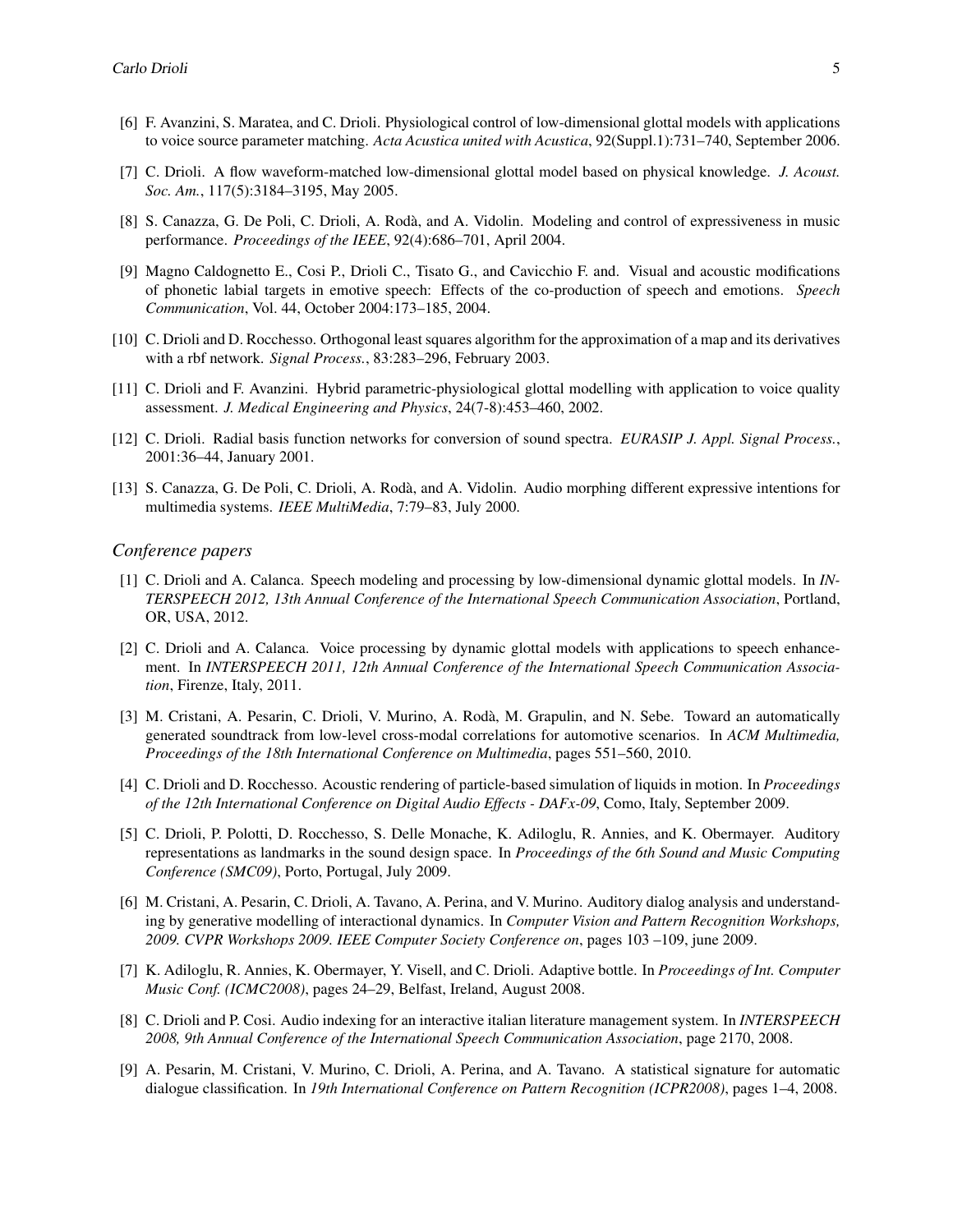- [10] C. Drioli and F. Avanzini. Improved fold closure in mass-spring low dimensional glottal models. In *Proceedings of the 5th International Workshop on Models and Analysis of Vocal Emissions for Biomedical Applications (MAVEBA 2007)*, Florence, Italy, December 2007.
- [11] E. Marchetto, C. Drioli, and F. Avanzini. Inversion of a phyisical model of the vocal folds via dynamic programming techniques. In *Proceedings of the 5th International Workshop on Models and Analysis of Vocal Emissions for Biomedical Applications (MAVEBA 2007)*, Florence, Italy, December 2007.
- [12] G. Sommavilla, P. Cosi, C. Drioli, and G. Paci. SMS-FESTIVAL a new TTS framework. In *Proceedings of the 5th International Workshop on Models and Analysis of Vocal Emissions for Biomedical Applications (MAVEBA 2007)*, Florence, Italy, December 2007.
- [13] M. Nicolao, C. Drioli, and P. Cosi. Voice GMM modelling for FESTIVAL/MBROLA emotive TTS synthesis. In *INTERSPEECH 2006 - ICSLP, Ninth International Conference on Spoken Language Processing*, Pittsburgh, PA, USA, September 2006.
- [14] F. Avanzini, S. Maratea, and C. Drioli. Physiological control of low-dimensional glottal models. In *Proc. of the 4th International Workshop on Models and Analysis of Vocal Emissions for Biomedical Applications (MAVEBA)e*, Florence, Italy, October 29 - 31 2005.
- [15] A. Camurri, P. Coletta, C. Drioli, A. Massari, and G. Volpe. Audio processing in a multimodal framework. In *paper n. 6390 in Proceedings of AES 118th Convention*, Barcelona, Spain, May 2005.
- [16] Drioli C., Tesser F., Tisato G., and Cosi P. Control of voice quality for emotional speech synthesis. In Cosi P., editor, *CD Rom Proceedings of AISV 2004, 1st Conference of Associazione Italiana di Scienze della Voce, Padova, Italy, December 2-4, 2004*, pages 789–798. EDK Editore s.r.l., Padova, 2005.
- [17] C. Drioli. Physically oriented glottis models with inverse filtered waveform matching properties. In *Proc. of the Forum Acusticum 2005 Conference*, pages 2749–2751, Budapest, Hungary, 29 Aug - 2 Sept 2005.
- [18] Magno Caldognetto E., Cavicchio F., Cosi P., Drioli G., and Tisato G. Parametri per lo studio delle modificazioni articolatorie del parlato emotivo. In P.Cosi, editor, *I Convegno AISV*, volume Atti del I Convegno della Societï£ Italiana di Scienze della Voce, pages 441–470. Padova, EDK PRESS, 2005.
- [19] Tesser F., Cosi P., Drioli C., and Tisato G. and. Emotional festival-mbrola tts synthesis. In *CD Proceedings INTERSPEECH 2005 Lisbon, Portugal, 2005*, pages 505–508, 2005.
- [20] Tisato G., Cosi P., Drioli C., and Tesser F. Interface: a new tool for building emotive/expressive talking heads. In *CD Proceedings INTERSPEECH 2005 Lisbon, Portugal, 2005*, pages 781–784, 2005.
- [21] F. Tesser, P. Cosi, C. Drioli, and G. Tisato. Emotional festival-mbrola tts synthesis. In *INTERSPEECH 2005 - Eurospeech, 9th European Conference on Speech Communication and Technology*, pages 505–508, 2005.
- [22] G. Tisato, P. Cosi, C. Drioli, and F. Tesser. Interface: a new tool for building emotive/expressive talking heads. In *INTERSPEECH 2005 - Eurospeech, 9th European Conference on Speech Communication and Technology*, pages 781–784, 2005.
- [23] Tesser F., Cosi P., Drioli C., and Tisato G. Prosodic data-driven modelling of narrative style in festival tts. In *CDRom Proceedings of 5th ISCA Speech Synthesis Workshop, 14th-16th June 2004, Carnegie Mellon University, Pittsburgh USA*, 2004.
- [24] E. Magno Caldognetto, P. Cosi, C. Drioli, G. Tisato, and F. Cavicchio. Coproduction of speech and emotion: bimodal audio-visual changes of consonant and vowel labial targets. In *Proceedings of AVSP 03*, pages 209–214, S. Jorioz, France, September 4-7 2003.
- [25] C. Drioli. Synthesis of voiced sounds by means of waveform adaptive physical models. *in Proc. of Stockholm Music Acoustics Conference (SMAC)*, pages 377–380, 2003.
- [26] C. Drioli and F. Avanzini. Non-modal voice synthesis by low-dimensional physical models. *in Proc. 3rd Int. Workshop on Models and Analysis of Vocal Emissions for Biomedical Applications (MAVEBA)*, 2003.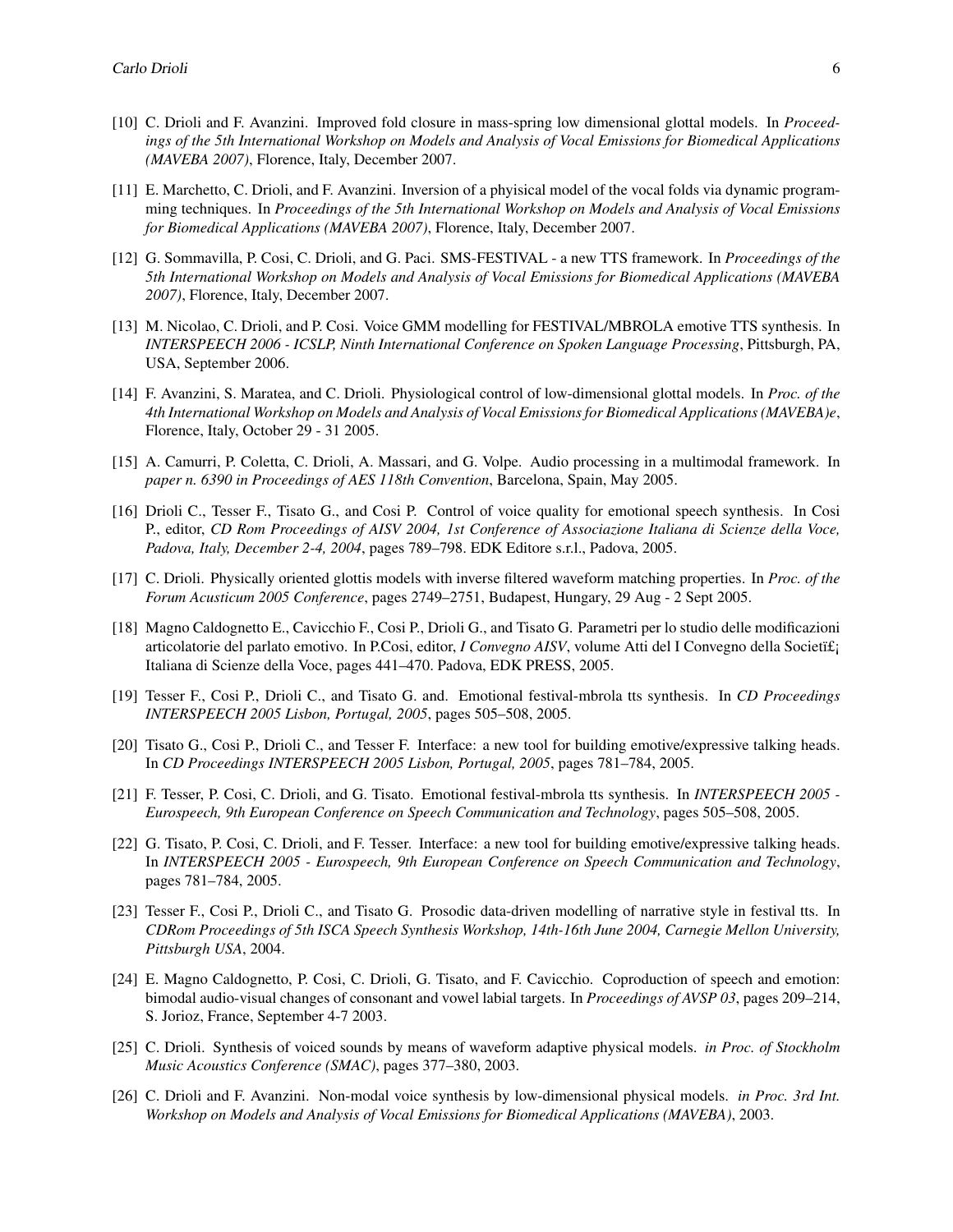- [27] C. Drioli, G. Tisato, P. Cosi, and F. Tesser. Emotions and voice quality: experiments with sinusoidal modeling. In *Proc. of Voice Quality: Functions Analysis and Synthesis (VOQUAL) Workshop*, pages 127–132, Geneva, 27-29 August 2003.
- [28] F. Boccardi and C. Drioli. Sound morphing with gaussian mixture models. In *Proc. 4th COST-G6 Conference on Digital Audio Effects (DAFX01)*, pages 44–48, Limerick, Ireland, December 10-13 2001.
- [29] S. Canazza, G. De Poli, C. Drioli, A. Roda, and A. Vidolin. Expressive morphing for interactive performance of musical scores. In *Proc. of the First IEEE International Conference on Web Delivering of Music (WEDELMU-SIC)*, pages 116–122, Limerick, Ireland, November 23-24 2001.
- [30] F. Avanzini, C. Drioli, and P. Alku. Synthesis of the voice source using a physically-informed model of the glottis. In *Proc. of the Int. Symposium on musical acustics (ISMA)*, pages 31–34, Perugia, Italy, September 2001.
- [31] C. Drioli and F. Avanzini. A physically-informed model of the glottis with application to voice quality assessment. In *Proc. of the 2nd International Workshop on Models and Analysis of Vocal Emissions for Biomedical Applications (MAVEBA)*, Florence, Italy, September 2001.
- [32] C. Drioli and F. Avanzini. Model-based synthesis and transformation of voiced sounds. In *Proc. 3rd COST G-6 Conf. on Digital Audio Effects (DAFX-00)*, pages 44–48, Verona, Italy, December 7-9 2000.
- [33] S. Zabarella and C. Drioli. Transformation of instrumental sound related noise by means of adaptive filtering techniques. In *Proc. 3rd COST G-6 Conf. on Digital Audio Effects (DAFX-00)*, pages 237–240, Verona, Italy, December 7-9 2000.
- [34] S. Canazza, G. De Poli, R. Di Federico, C. Drioli, and A. Roda. Symbolic and audio processing to change the expressive intention of a recorded music performance. In *Proc. 2nd COST-G6 Workshop on Digital Audio Effects (DAFX99)*, pages 1–4, Trondheim, Norway, December 1999.
- [35] C. Drioli. Radial basis function networks for conversion of sound spectra. In *Proc. 2nd COST-G6 Workshop on Digital Audio Effects (DAFX99)*, pages 9–12, Trondheim, Norway, December 1999.
- [36] R. Di Federico and C. Drioli. An integrated system for analysis-modification-resynthesis of singing. In *Systems, Man, and Cybernetics, 1998. 1998 IEEE International Conference on*, volume 2, pages 1254 –1259 vol.2, oct 1998.
- [37] C. Drioli and R. Di Federico. Toward an integrated sound analysis and processing framework for expressiveness rendering. In *Proc. International Computer Music Conference (ICMC)*, pages 175–178, Ann Arbor, Michigan, oct 1998.
- [38] C. Drioli and D. Rocchesso. Learning pseudo-physical models for sound synthesis and transformation. In *Systems, Man, and Cybernetics, 1998. 1998 IEEE International Conference on*, volume 2, pages 1085 –1090 vol.2, oct 1998.
- [39] C. Drioli and D. Rocchesso. A generalized musical-tone generator with application to sound compression and synthesis. In *Proceedings of the 1997 IEEE International Conference on Acoustics, Speech, and Signal Processing (ICASSP '97) -Volume 1 - Volume 1*, pages 431–, Washington, DC, USA, 1997. IEEE Computer Society.

## Seminar presentations and invited speeches

Within the series of seminars of the Department of Computer Science, University of Verona, he held in April 2005 a seminar entitled "Modeling of the glottal flow by physical models with waveform matching properties" and in June 2007 a seminar entitled "On the use of physical modeling and machine learning methods in sound and voice synthesis.

Within the series of seminars of the Institut de la Communication Parlee (ICP / CNRS, Grenoble), he held in March 2005 a seminar entitled "Modeling of the glottal flow by physical models with waveform matching properties".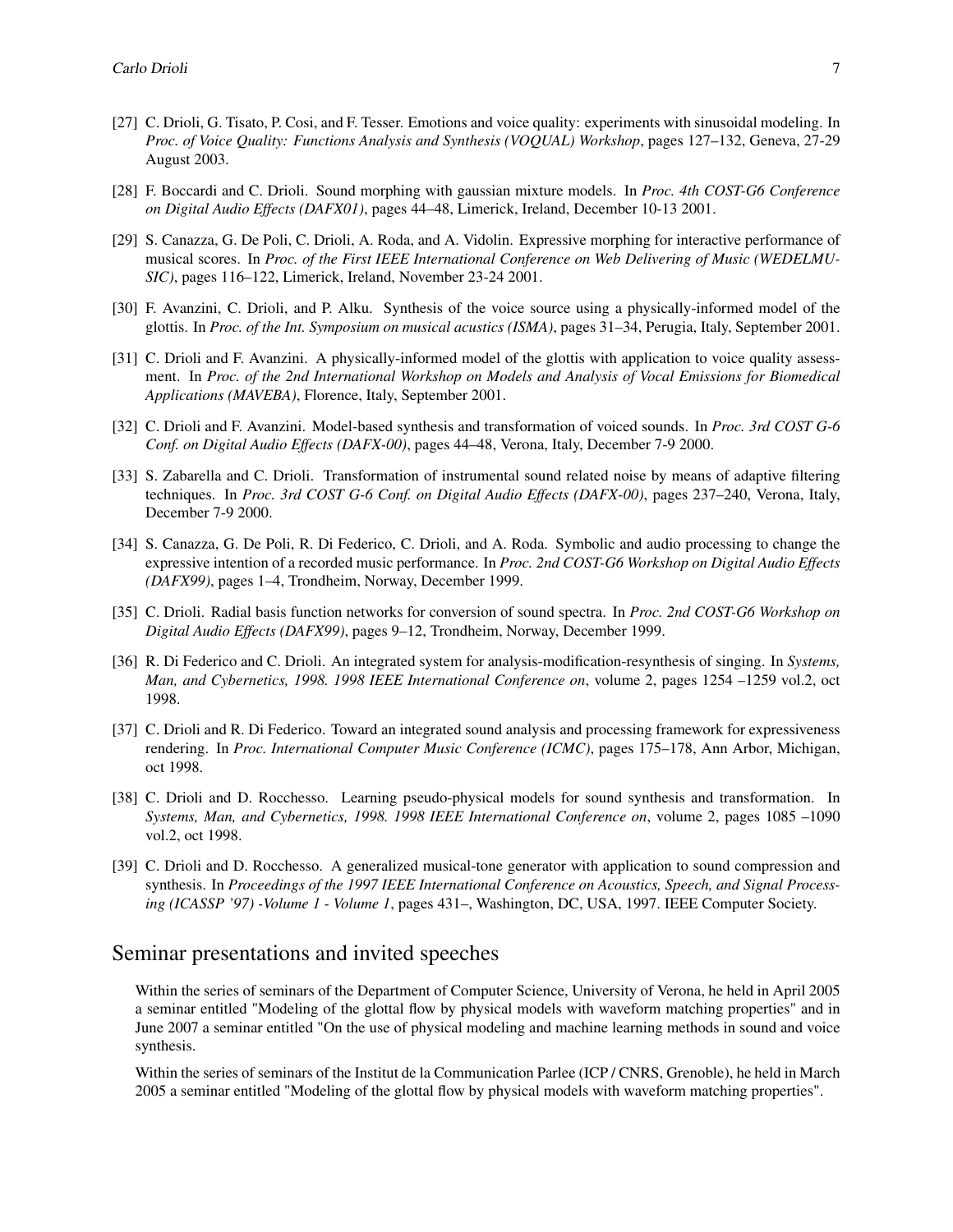He attended the following international conferences as invited speaker: Forum Acusticum 2005, Budapest - Hungry, September 2005. Title: Physically oriented glottis models with inverse filtered waveform matching properties

During the same cycle of seminars, he held in April 2002 a seminar entitled "Synthesis of the voice source by glottis physically constrained models ".

Within the series of KTH/TMH seminars "Higher Acoustic Music Seminar Series", he held in October 2001 a seminar entitled "Time-frequency representation for sound modeling and transformation."

During the Workshop "Le trasformazioni dei suoni" (sound transformations), in Florence at the research center "Tempo Reale", he held in 1997 an invited seminar titled "Nonlinear Periodic prediction for sound transformation".

Last updated: November 6, 2012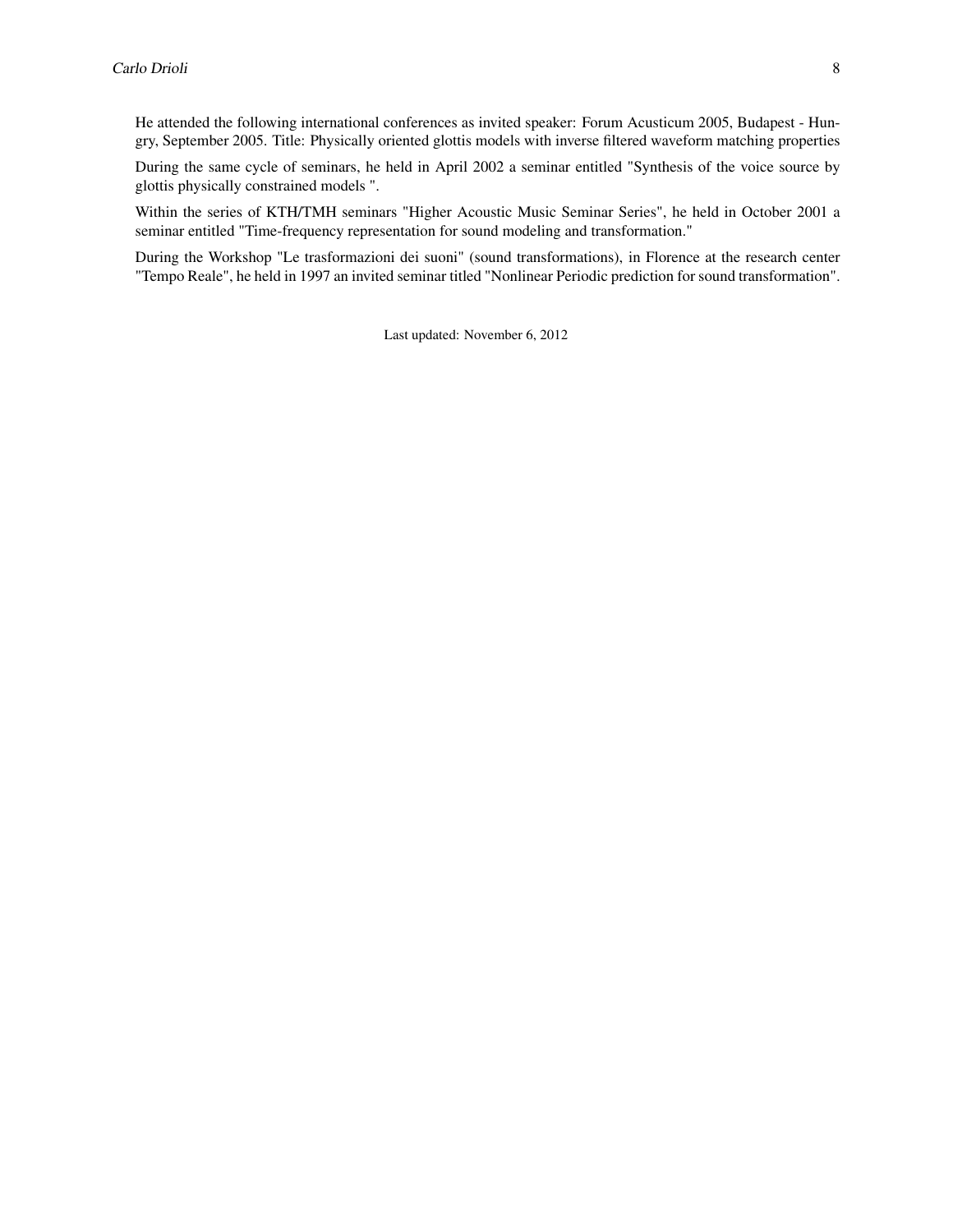## Summary or research themes and principal results

#### *Coding and synthesis of speech and audio by physical models*

The representation of voice and sounds using physical models of the source is an interesting research topic for several reasons. Physical modeling had and still has a major role in the process of understanding complex physical phenomena, such as the acoustics of musical instruments and vocal production, and is a potentially profitable and efficient approach for signal synthesis, coding and compression. The research undertaken in this field has focused first on the sound of musical instruments, with the study of a class of generalized models, inspired by the waveguide modeling approach, able to reproduce sampled waveforms from string and wind instruments. Since this early stage, the possibility of combining the physical modeling approach and the techniques for identification of time series and the reconstruction of nonlinear dynamics was taken into account, with the aim of creating physical models with the ability to "learn" features from real sound examples.

The research continued at a later date addressing coding and speech synthesis based on physical modeling of the glottal excitation source. This line of research has been pursued by investigating aspects of modeling and parameter identification, and by addressing various application areas such as voice analysis, voice quality assessment and control, voice and speech synthesis, speech enhancement. The models considered for the representation of the glottal excitation source, derived from the masses and springs models first proposed by Ishizaka and Flanagan, are characterized by a simplified structure and by the presence of parametric nonlinear components in the dynamic loop. The proposed structures are designed so as to preserve the typical flow-induced oscillation properties of the vocal cords, while providing data fitting properties.

Upon training, these models are able to reproduce stable oscillatory regimes characterized by the waveform of the training time series (glottal waveform estimates obtained by inverse filtering), and recent research activity on this topic concerned the possibility of performing signal transformations, i.e., time stretching, pitch shifting and voice quality modifications, by controlling the physically inspired parameters of the model.

#### *Audio spectral processing*

In many algorithms for digital audio signal processing, there is the need for versatile models oriented to spectral processing. This is the case, for example, of the control of the fundamental frequency (pitch shifting), the vocal characteristics or qualities of the speaker (voice conversion) or the control of acoustic parameters (e.g., intensity, brightness, pitch) in musical sound synthesis, In this field, the use of RBF networks and Gaussian Mixtures Models (GMM) has been explored, to model the spectral changes involved in the control of key parameters of real sounds, including intensity and pitch, or the control of voice quality in emotional speech synthesis. The techniques studied were used in particular in the analysis and control of expressiveness in musical performance. The studies related to the expressiveness of music performance have established which are the acoustic and musical parameters through which it is possible to control the expressive content, and to define mathematical models for the control of expressiveness through changes in these parameters.

#### *Machine learning techniques for signal processing*

Kernel Machines and RBF networks are used in many applications to solve problems of curve fitting and for the identification of nonlinear systems. As for this topic, the Kernel Machine method were used to represent nonlinearities in general physically inspired models of sounds and voice. This resulted in having to deal with problems of stability and controllability for dynamical nonlinear systems. With respect to this problem, an algorithm based on Orthogonal Least Square method (OLS), for precise control of the derivative, was proposed. This algorithm permitted to study some aspects of the stability control for a class of dynamical systems defined by iteration of nonlinear functions (iterated maps). For iterated maps with one input and one output in particular, the ability to determine the type of dynamic behavior (stability, oscillatory motion, chaotic motion) through the regulation of derivatives of the major points of the map at the fixed points, has been studied.

#### *HCI in real time systems*

During the participation to the European projects "Mega" and "Humaine", the problems related to the analysis and recognition of the audio signals content in the context of human computer interaction have been faced. This led to